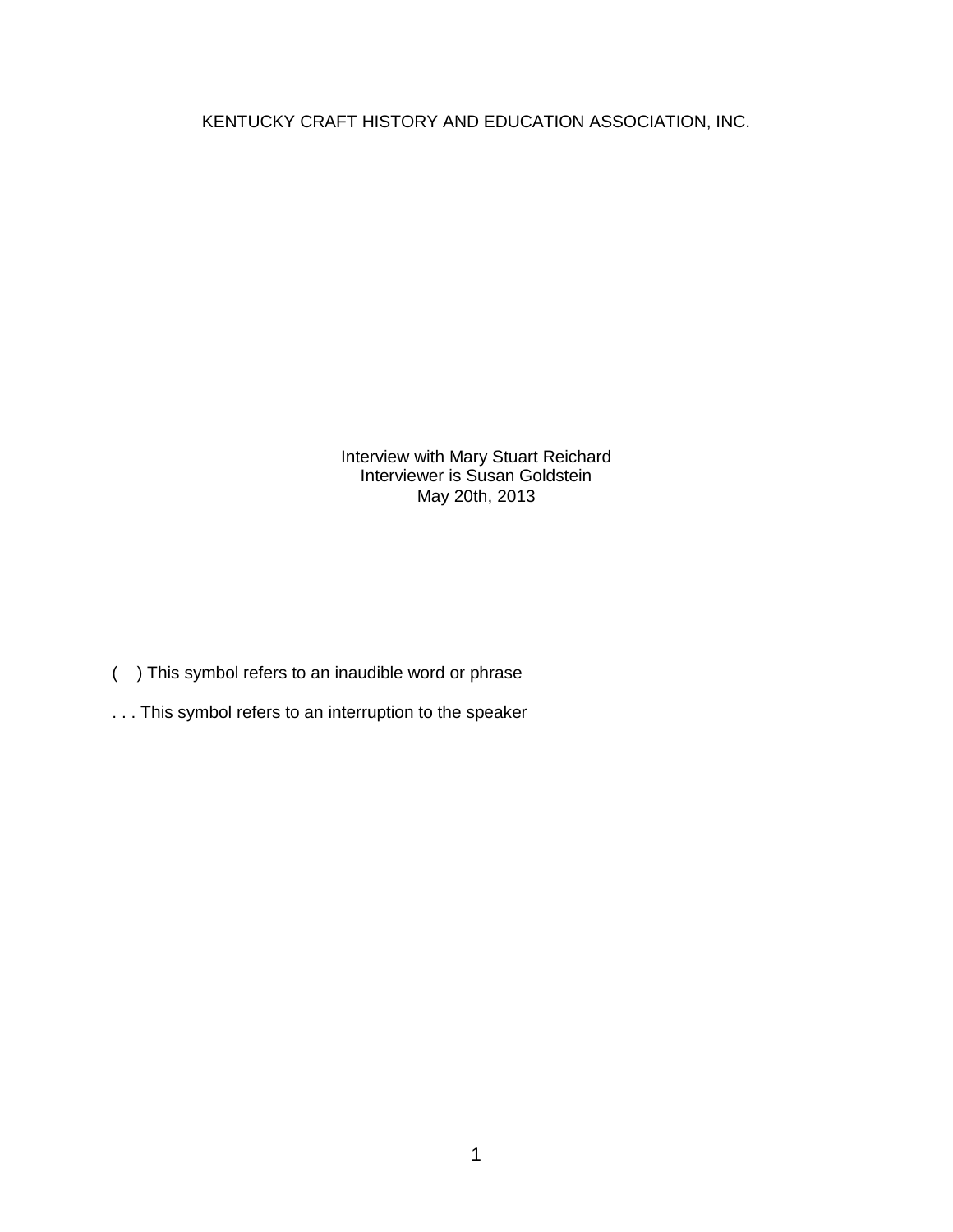Goldstein: This is Susan Goldstein and I am interviewing Mary Stuart Reichard in my home on May 20th for the Kentucky Craft History and Education Association. With the funding being provided by LexArts. LexArts is the Lexington Arts Council. Mary Stuart, I know you and your family have a long history in Kentucky and a history that involves handmade work in the family. Can you give us a little background on that?

Reichard: As I reflect on that, everybody in our family was creating something. My mother made our clothes. She made her own clothes. We went through an era when she was creating the lampshades in our house and they were made of fabric that was a style that my mother and my grandmother, both, particularly liked because the lamps had chimneys. They were oil lamps that had been converted to electricity and so there was a certain style of lampshade that fit on those lamps. There were many things. My grandmother was just as creative and she shared her creativity, not only with her daughters, but she had a Girl Scout troop, so she was involved in the community. She was involved with an organization of mothers and they sponsored a young women to attend the University of Louisville and my grandmother took it upon herself to make all the clothes for this student who was coming to Louisville and could not afford to be dressed for going to college. So it definitely is something that's been running in our family.

Goldstein: But you go back many, many generations, is that right?

Reichard: Yes, my sister and I do spinning and weaving and on one Sunday afternoon, we had out grandmother sitting at our house, we were sitting outside on the front porch and I had just purchased a fleece and washed it and we were teasing the fibers apart to card and spin and grandmother sat there chuckling and I said, "What's so funny about doing this? This is what we're doing" and I said, "Do you want to do this?" and I tried to hand her some wool and she said "Oh, no, I'm not doing that" But she said, "That's what I used to do with my grandmother". That her grandmother spun wool and her grandmother was a weaver and we do have a piece of coverlet that her grandmother had woven. And now that we mention it, you've said May the 20th. This is my grandparent's wedding anniversary, today. (Laughter, Goldstein and Reichard) They were married in Lexington.

## Goldstein: What year?

Reichard: In 1918 and they were married at the Phoenix Hotel and their main gift they received the morning of their wedding, as grandmother described it, the old women that lived across the street on, I think, Maxwell, came across with a huge bowl of strawberries as her wedding gift.

## Goldstein: Oh wow.

Reichard: So, from then on, my grandparents had strawberries and cream on their wedding anniversary, so. I think of that every time I hear this date. (Laughter, Reichard and Goldstein) But, so anyway. The family created things that they needed with what they had. I mean, they purchased items too, but if they were able to create something with what they already owned, they did.

Goldstein: Now, your background is also in both art and science?

## Reichard: Yes.

Goldstein: Can you talk to us about how that came about and where it took you?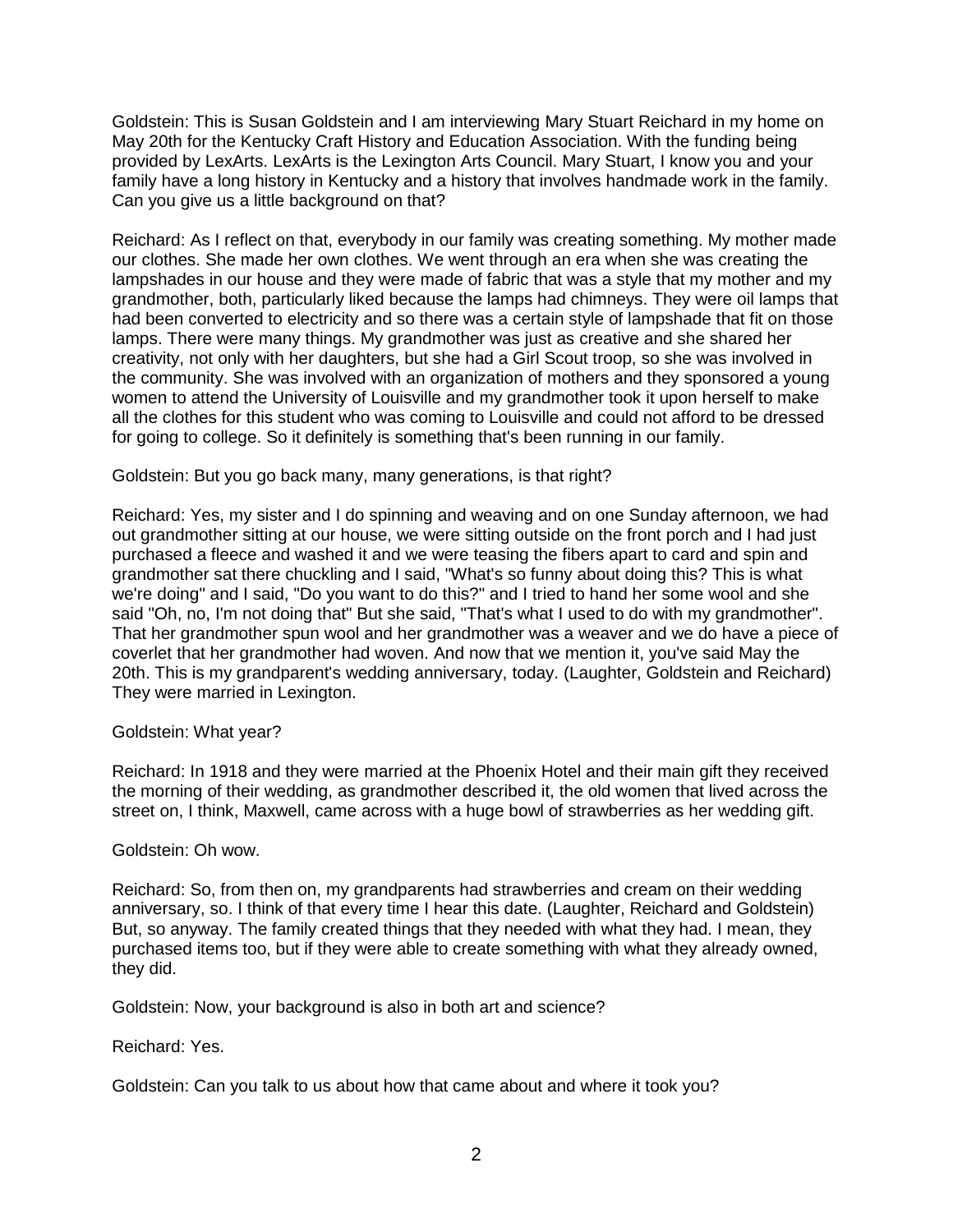Reichard: Well, I think a lot of that may have gone through spending a lot of time with my family, with my mother who loved gardening and being a Girl Scout and going out to Girl Scout camp and we learned so much about nature.

Goldstein: I had asked you and I can ask you again, about your background in science and art. The fact that you studied that in college and where that took you.

Reichard: Studied science. I was very interested in the biology. I didn't realize you actually majored in that, because I loved the out of doors. I love plants, trees. Many of those things and we were raised taking all the science classes that we could in school.

Goldstein: And this is in Louisville.

Reichard: In Louisville. Our father was a chemical engineer and at one point taught at the university, the Speed Scientific School. And so, he wanted to make sure we also had all the math that went along with that and I think I got to a point where, the math part of science was more than I really wanted to do and I could still do a lot of science without taking calculus and beyond. I, you know, even a biology major has to take physics and chemistry and those were enjoyable, but the biology part of it was lots more enjoyable for me. And then at the same time, started taking art classes. My intent, initially, was not to minor in art, but I took art classes for fun and really enjoyed it. I had design, drawing, ceramics and when I went to meet with an advisor, they said, "Do you realize that you have so many art credits that that will actually be your minor and if you take one more class, just one, you will be able to get a teaching certificate that qualifies you to teach both art and biology". That one class made a huge difference, because the person that taught that class was the art supervisor in the Louisville Public Schools. And so, my first teaching job was art, not biology.

Goldstein: Was that because that was available?

Reichard: That was because I was the only person in this class, taking this class, that was creative and creating something unique and different and I wasn't just copying what all the other people in the class were doing. She was determined that that's the person she wanted in the art room. My first job was teaching art in a middle school in a neighborhood that was basically an inner city school.

Goldstein: How did you feel about that experience?

Reichard: It was a very educational experience. I had a lot of diverse student population. I had a tremendous number of students, but I learned some very important facts that you need to be able to teach many different ways. You need to be able to say things in many different ways to communicate with the students and as my perspective of the art teacher was the art teacher should never touch the student's work. I had been in previous classes where the art teacher didn't like what I had drawn, they corrected, in their mind, what I was doing. And I vowed I would not ever do that to students' work. It was a very valuable experience. The students I had were from backgrounds that the parents were not involved. The parents never came to school. I don't believe I ever met a parent. And their parents did not appreciate the art pieces that they took home. So I started teaching them how to do things that were applicable to maybe their environment. So I taught them how to cut out circles so that if their mother was baking a pie or a cake, they could create a parchment circle that could go on the bottom of the pie pan. I showed them that this is art that this could be applied when you go home. I taught them how to do quilt squares and showed them how they could apply that and then they could make this into, it could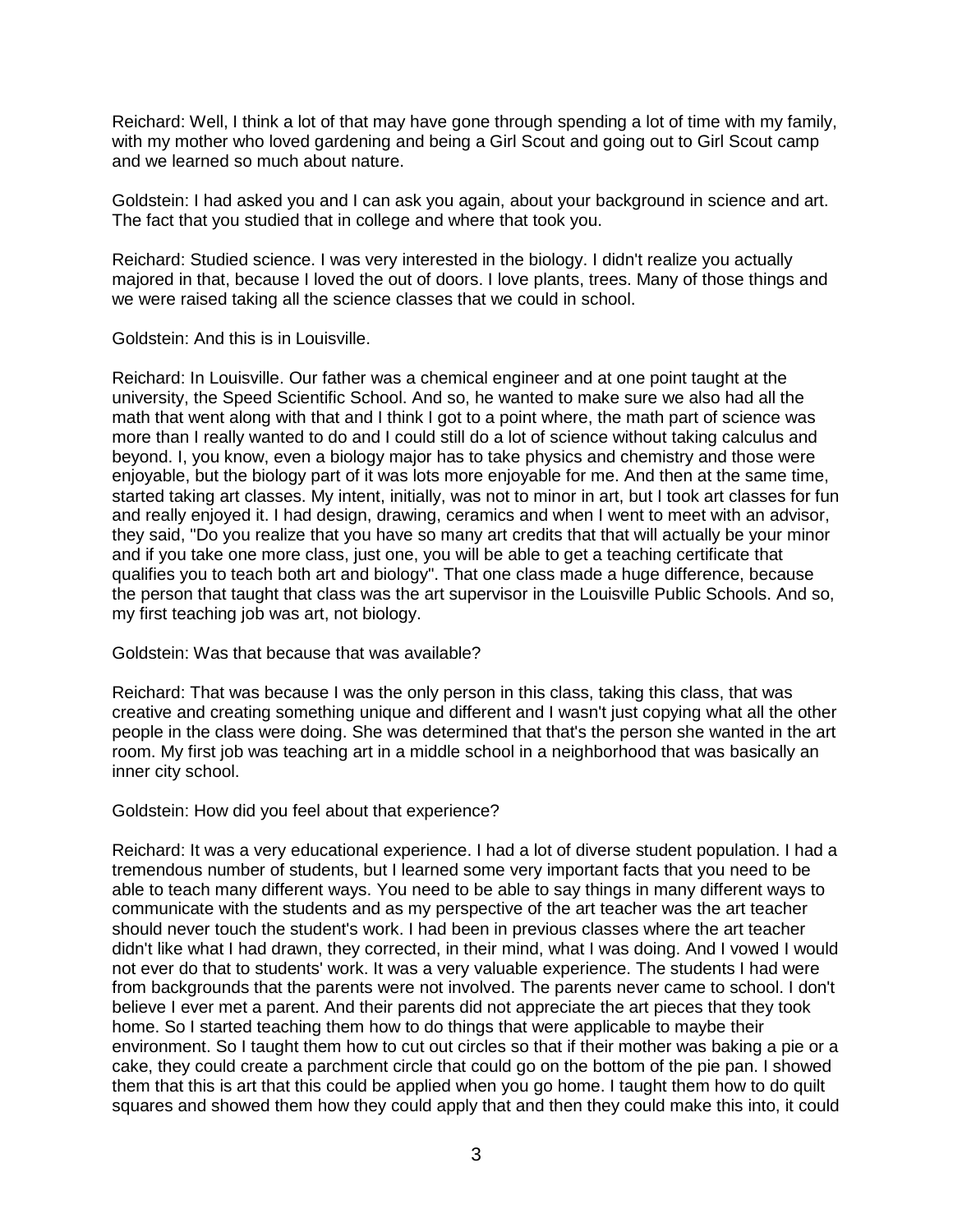be a quilt for a bed, it could be a pillow top. But they put together something that when they took their art home, someone in their family could recognize this is a piece that was valuable to their family. Unfortunately, it's sad to say, but if they took home something that was a wall piece or a piece of ceramics, many times they were made fun of or not recognized having done a quality piece of work. It was a very interesting experience.

Goldstein: And how long did you continue teaching?

Reichard: I taught in that school two years. And I had the idea that if I got a job, which I found an opening in a private school, that it would be an entirely different experience. That I would have much more support from the faculty and from the administration and the families. And so I did get a job in a private school. I was teaching biology and some other science classes, physical science and such. And I discovered there were some strong similarities between the inner city school and the private school. At that time, it was the late 1960s and there was very little parent support.

Goldstein: So you were talking about the similarities that you found between the inner city school and the private school. Can you reflect on that?

Reichard: Yes, in addition to the lack of interest and support from the parents, even the administration, at that time in the 60s it was a girls school, it was not coed. The administration was not interested in a biology class, taking a field trip. They did not have adequate microscopes for studying biology. It was really quite surprising. And they said, "Well, sorry, you just have \$3.50 per student for your activities fee and you'll have to make do" which we learned biology, but it could have been so much better and in the ensuing years, that school became coeducational and I'm quite sure that it's changed dramatically. They parents have definitely become involved and they definitely see the value of young women having the same opportunities of education as young men. In spite of those things that I found completely lacking, I was able to communicate with my students that there was a lot to be discovered in this world and it was important for them to know about it. One year, I introduced the biology to the students by having them read Rachel Carson, the Silent Sprint. At least one of those students now is still very much an activist on nature and protecting our environment, protecting the neighborhoods and several others eventually ended up being fascinated enough with science that they majored in biology and oceanography. In spite of the equipment, there were some things that I felt like were real accomplishments.

Goldstein: Impressive. Now, I know you and I've always known you as an artist. I wasn't even aware of your background in the sciences. Did you change paths dramatically at some point?

Reichard: All along, I was creating. I was doing needlepoint. I was sewing. That was just something I did for my own enjoyment. After teaching the science. I retired from teaching. I had two children, my husband graduated from medical school. He was in the army for a couple years. There was definitely just a time of transition for our family and for me. During that time I used my science as a volunteer scout leader for the Girl Scout camp at the army post. But I also used my knowledge of the arts teaching workshops to the officer's wives. I've gone back and forth between the biology and the art over the years. And then as we came back to Louisville, it was a number of years before I actually got more active in these things. A friend of mine, when my children were small, recruited me to be a volunteer at the science center. And I did that for 8 or 9 years. But my children in elementary school, they needed an extra afternoon activities time at the school, so I taught one year ceramics, the next year was going to be macramé. I've gone back and forth between the science and the art all along.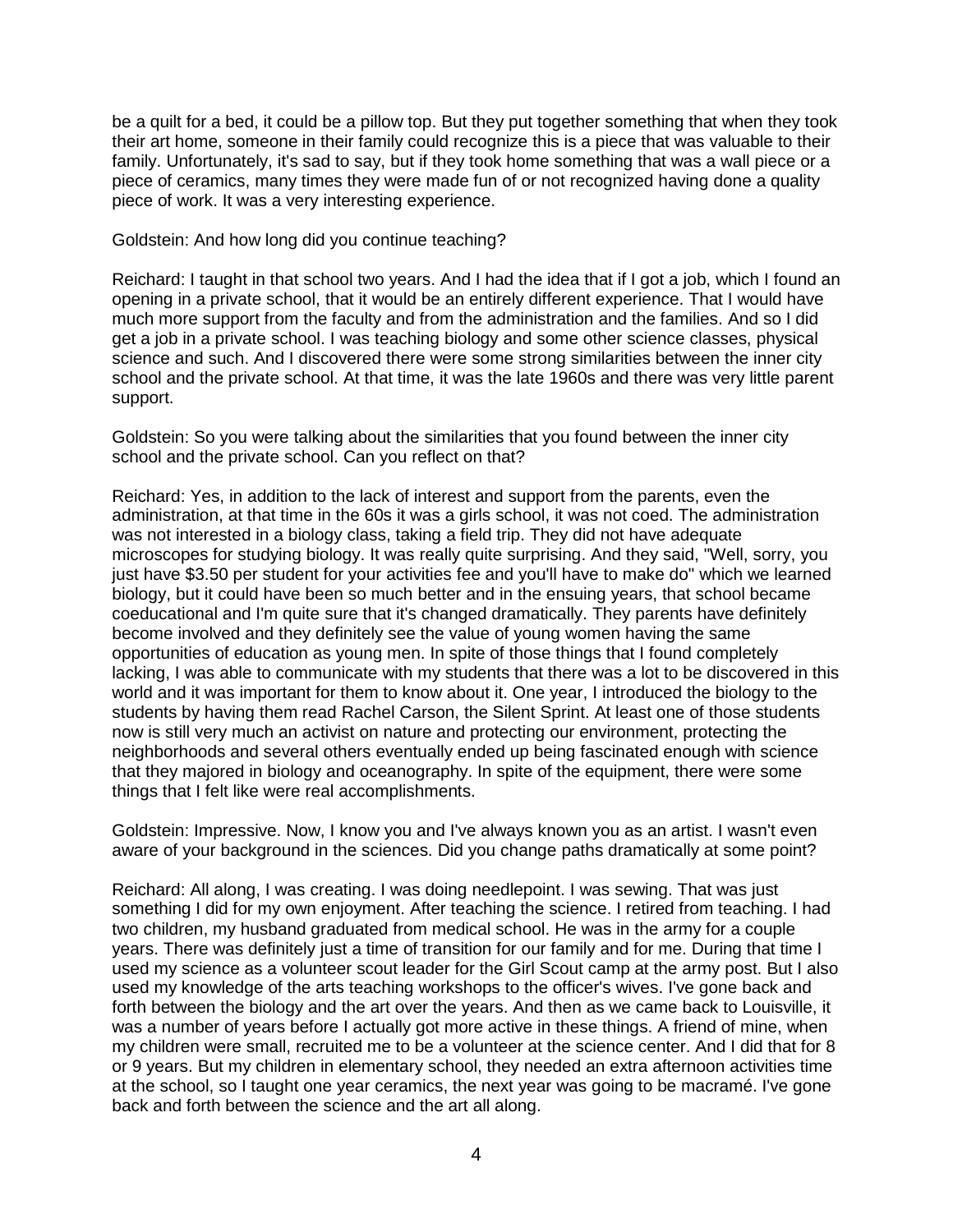Goldstein: Now, did your involvement in the Guild pull you towards the arts, not only as an artist, but an arts advocate?

Reichard: It did. Before I got involved with the Guild . . .

Goldstein: That's the Kentucky Guild of Artists and Craftsmen.

Reichard: . . . I had already started volunteering with the Little Loom House and was . . .

Goldstein: Is that a historical . . .

Reichard: It's a historical site in Louisville and it was the home of Lou Tate Bausman and she taught weaving there. She collected coverlets. There are three little cabins and she went all around Kentucky and in Appalachia collecting the patterns for the coverlet weavings from people and then they would write it down for some of those patterns, they're written on little pieces of paper that have been taped together. Some of them had been written on grocery sacks, but they're long strips of paper as to how the loom should be warped in order to create the coverlets. And so this historic foundation, it's a nonprofit, has collections that Lou Tate began many, many years before I became involved. I became involved with that foundation after her death. But at that time, though, I was still going with my sister to the Guild fairs to help assist her in her booth and she kept saying, "Why don't you jury for the Guild?" and so eventually, I did.

Goldstein: Okay. Sorry. Remind me where we are?

Reichard: Of when I got involved with the Guild. I would go to the art fairs with my sister when she had a booth and I would help her in her booth and I would be taking something with me to create, but I wasn't juried, so I wasn't selling anything in her booth and she kept encouraging me saying, "You know, you really just go ahead and need to apply to the Guild and then we can do this booth together". So eventually, I did that. And then once I became a juried member, it was a very short amount of time until I was elected to the board. Because the Guild members already knew me because I'd attended so many of the fairs. And that was a very quick, unfortunately, a very quick transition from being exhibiting artist to being a board member and then the president of the board. And once you become the president of an organization, then your priorities shift as to what you should be doing and so it was really not possible for me to have a booth and exhibit when I was the president. There were always issues to check on, to relate and I felt, as president, it was very important for me to get to know as many members of the Guild as possible. And of course, the fair was the prime time, because you had so many of the exhibiting members there. While I was president, I made a tremendous effort to get to know as many, if not all the members and I took photographs of them with their artwork or in their booth and if they didn't come to the fairs, I called them and talked to him. I went to different parts of the state to meet members, because if I was hearing from people I wanted to know who I was talking to and I wanted to understand what their issues were and how I could represent them better on this board. It really took a lot of time and many, many phone calls. And this was before the period of cell phones, before making all these phone calls, now days is so much easier than it was at that time. It was always on a land line somewhere. (Laughter, Reichard)

Goldstein: So, when you were president . . .

Reichard: Yes.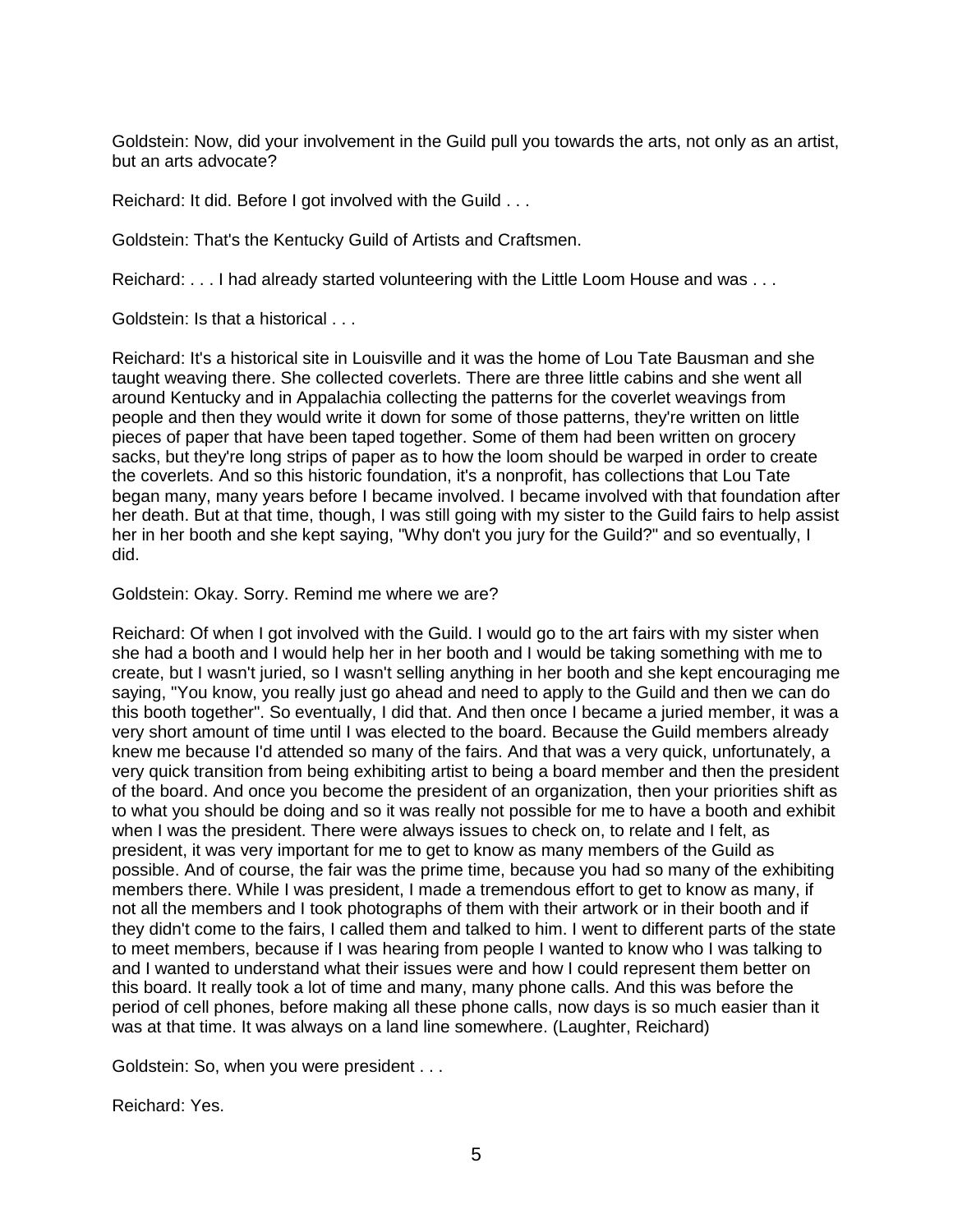Goldstein: It was a period of turmoil? Would you define it as that? Or did that just, or was there something that escalated?

Reichard: With the Guild, during the time that I was active in it, there was turmoil with some people. Some people perceived that they were more right than somebody else. Many times some of the members wanted to direct the board. They were not on the board, they wanted to direct the board the way they thought the board should function to benefit them. And so I felt that my role as the president was if I got to know all of the members as well as possible, then I would be able to communicate with them while their idea was very good, why is was not feasible for us to do some of the things that they wanted to do because we either were not that financially endowed or it was only favoring, perhaps, the people that lived in one location over another. Many times the issues that arose in the Guild were just communication problems and because of them the communication disconnect, there were many misunderstandings. So I spent a lot of time talking to people personally.

Goldstein: And did you feel successful? Did you feel it was beneficial and that you were successful?

Reichard: I felt it was really beneficial. Did I fix everybody? No. (Laughter, Reichard and Goldstein) I wouldn't say. But I became very close with a number of the artists and to this day, they knew that I was there to do the best for them that was absolutely humanly possible and they respected me for that. There were always going to be times where people still didn't want you to tell them the truth (Laughter, Reichard and Goldstein) and be honest with them. But I felt at that time, we accomplished that and that I wanted them to know that I really respected them and what they did and what their artwork was and how they expressed it. I invested in many pieces that belonged to these people, that I valued them enough that I would pay money to buy their work. I have many pieces in my home. It was very important for me to feel like I had put 100 percent effort into this job that I'd accepted.

Goldstein: What do you feel were the most outstanding achievements during the period when you were president? Was that the time when the foundation was being laid for the artisan center and were there other things that you focused on?

Reichard: Well, one that that redirected a lot of thinking about the Guild and the town of Berea was that right after I became president, a tornado hit Old Town Berea and the community was not . . . this kind of started my activism. The community wasn't paying any attention to the fact that these people's homes had been damaged, their studios had been damaged and there wasn't any effort to find financial resources to help these artists. And I'd had experience. I'd lived in Louisville, Kentucky in 1974 when the tornado hit. We had a farm in Meade County. Tornados hit Meade County all the time. I consulted with the County Judge of Meade County to say, "Tell me what the process is to get help for the people in your county that have been damaged by this tornado". And he explained to me the process that he had to go through. So I called the County Judge of Madison County to say, "Now, we haven't seen you in Berea yet, can you explain to me how you're going to help the people in Old Town Berea? Because they've had a tornado damage and destroy their homes that this is where they work and where they live" and he said, "Well, I haven't been invited". So I said, "What does that mean?" And he said, "Well, the Mayor of Berea has not called me and asked me to come". So I just called the Mayor of Berea (Laughter, Reichard) and said, "It's my understanding that we can't get help for these people. Berea College seems to be taken care of their own trees and buildings that were damaged, but the people in Old Town don't have the same kind of insurance and they don't have an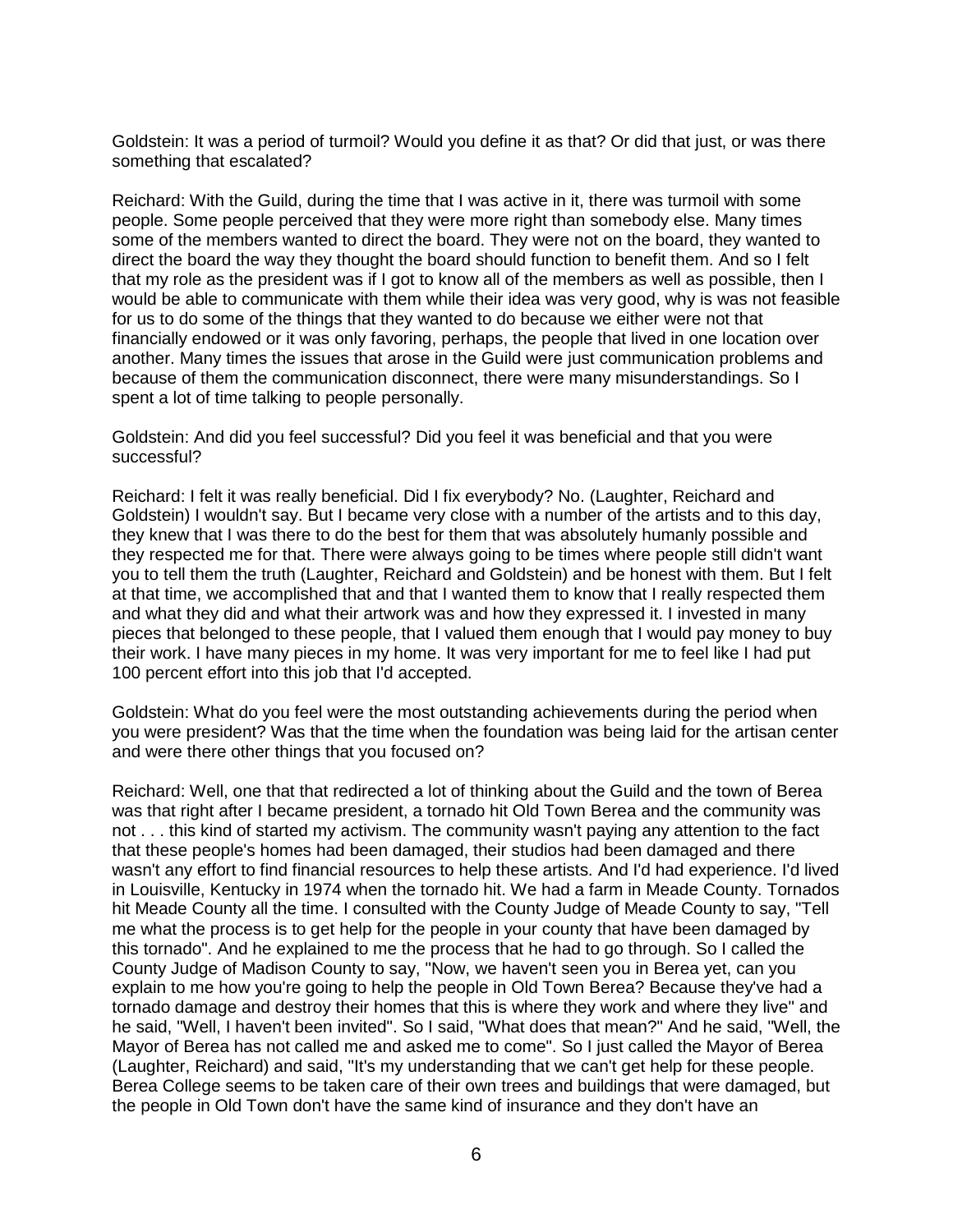endowment to support them so. I haven't seen you in Old Town either Mr. Mayor" and he said,"Well, there have been words" And I said, "Excuse me?" And he said, "Well, there's history" and I said, "Well, there might have been words and there might be history, but there's still people in your town and they do need your help". And so eventually we got help for them that way and then we also got help for the artists . . .

Goldstein: Now, the Guild's office was located there.

Reichard: And they had damage too. And we had a supporting member of the Guild that contributed money to help the Guild repair the roof and the windows, which was very helpful to us. Some of the artists got funds from the artist's relief funds through the American Craft Council. And then the town of Berea helped too. And then that's when they started realizing that maybe they needed to value Old Town more and we even got a grant writer to come and write a grant application to the ARC, the Appalachian Regional Commission, I believe. For a renovation for the Old Town area. That didn't occur at that time, but it has occurred if you visit Berea today. So once we got involved with that then there became discussions that were broader. People came from EKU, Eastern Kentucky University. They were part of an economic development plan and wanted to talk to us about economic development in the artist community and in Old Town and so we started having gatherings at Ken Gastineau's house, up above his studio. So we had people from Eastern Kentucky. We had people representing the Guild and we have community leaders coming to these gatherings, sitting around in Ken and Sally's living room talking about what we could so. And then that evolved into, we need to get people off I75 into this town to see what our artisans and craftsmen do. And that was really the seed that started. I mean it really started with the tornado and evolved into this big idea that maybe we needed to have an artisan's center that was a state supported thing in Berea or near Berea or out on I75. There were many ideas. And someone said they'd been to West Virginia and there was this wonderful center there called Tamarack. And the economic development people from Eastern, they started working on a plan and doing some research.

Goldstein: Was Cheryl Stone instrumental at that time?

Reichard: No. It was Tim Glotzbach and, maybe it was Cheryl Stone.

Goldstein: Yea, her name was different then. Actually Tim (Glotzbach) worked for Cheryl.

Reichard: Yes. That I didn't recognize that last name.

Goldstein: It may have been Cheryl Moorhead at the time. (Laughter, Reichard and Goldstein)

Reichard: I'm not really sure, I remember Cheryl. So they put together a plan to do research for this and invited me, if I wanted to go and pay my own way, to go with them to visit Tamarack and then go on to visit a visitor's center at Monticello in Virginia. So I said, "Yes, count me in!" (Laughter, Reichard) And it was fascinating. We had an architect from Whitesburg, Bill Richardson, and we had Ken Gastineau and Tim Glotzbach and Cheryl. I'm trying to think who else was with us. We took more than one trip. Wally Hyleck from Berea College was on the trip. They had invited representatives of the town, government and no one accepted that invitation. It seems like somebody from Department of Tourism was supposed to go, but they didn't go. But anyway, we had a fascinating trip and we had very, very valuable meetings at Tamarack and they were very, very honest with us about what worked and what didn't work and what they had done to resolve some of their initial issues. They were really wonderful resource and research for us.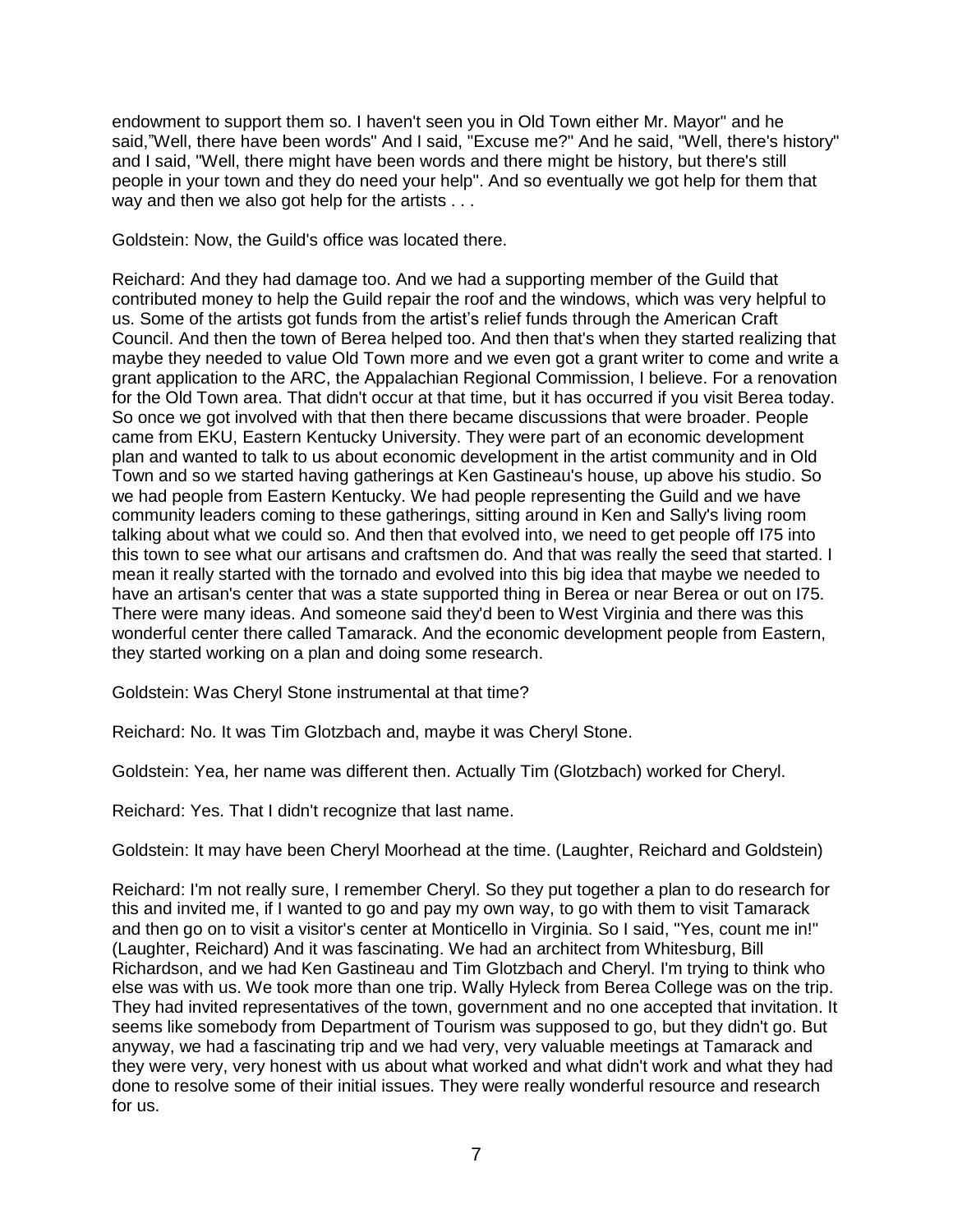Goldstein: And I'm assuming you had the governor's support.

Reichard: We did. The governor at that time was Governor Patton and he was very supportive of him finding ways market the artwork and the crafts the artisans were creating.

Goldstein: What exciting times.

Reichard: It was a very, very special, valuable time. So after our research, then we came back to Berea and the college was involved and the town and they have had a design ( ) and they brought in community and campus designers to meet with all of the constituents. So artists and craftsmen, the Guild, the town council were invited. Everybody was invited for their input. People from the states, people from the Art and Craft Foundation in Louisville. People from Frankfort. People from Craft Marketing, from the Kentucky Humanities Council. It was quite an event. It went on for about, I believe it was three days, of interviewing people and getting everybody to come together to brainstorm what could we, should we do and then put together a design and a plan to present to our state legislature. The moment was then. If it was ever going to get funded, it needed to be done at that time. We had a governor that was very enthusiastic about it. We had the town of Berea and Berea College were all in positive communications with each other. They were in positive communications with the Guild. And it happened. The state legislature voted . . . Oh, one group I forgot. The Department of Transportation. You can't do any of this without the Federal Department of Transportation, because it's a federal highway. It was a very, very exciting time period. And the state voted \$12,000. It doesn't sound very much, but it was an affirmation that they were on the right track, doing the right thing.

Goldstein: So these were very exciting times. Between the tornado and the artisan center, you were busy with projects.

Reichard: It was. I was driving to Berea sometimes as many as three or four times a week from Louisville. It's hard for me to believe that I spent that much time on the road, but it was very important for me to be in Berea for those meeting. I mean, I've never been to a city council meeting in Louisville, but I've been several to the meeting in Berea. It was a really important time. And our artists became more . . . they realized they needed to be more politically involved. After that, I think, Ken Gastineau ran for town council and was elected. I mean, the communications improved between the artists and the town of Berea. And the communications between the artist and the town and the college, all improved because they'd come together to work on a project together. It was really an amazing time and I've appreciated having the opportunity to be part of that.

Goldstein: Now, I know following your presidency of the Guild you continued on as an arts advocate with other organizations in many ways, but before we go there, can you give me, just talk for a moment or two, how you feel the Guild has evolved? You brought in notes that you showed me previously and can you just reflect on the generality of the direction of the organization? How you found it and where you feel it has . . . what it has become?

Reichard: These are just my reflections. As president of an organization, I kept trying to figure out why some things worked and other things didn't and why things weren't working and try to go back through the history of the Guild to see where it has started and where it had evolved to. The origin of the Guild was with the Art Train and then the people that put together the plan and had the Art Train go throughout the state showing off our craftspeople to many different towns. Visiting the whole state of Kentucky. Those people put together this place to create the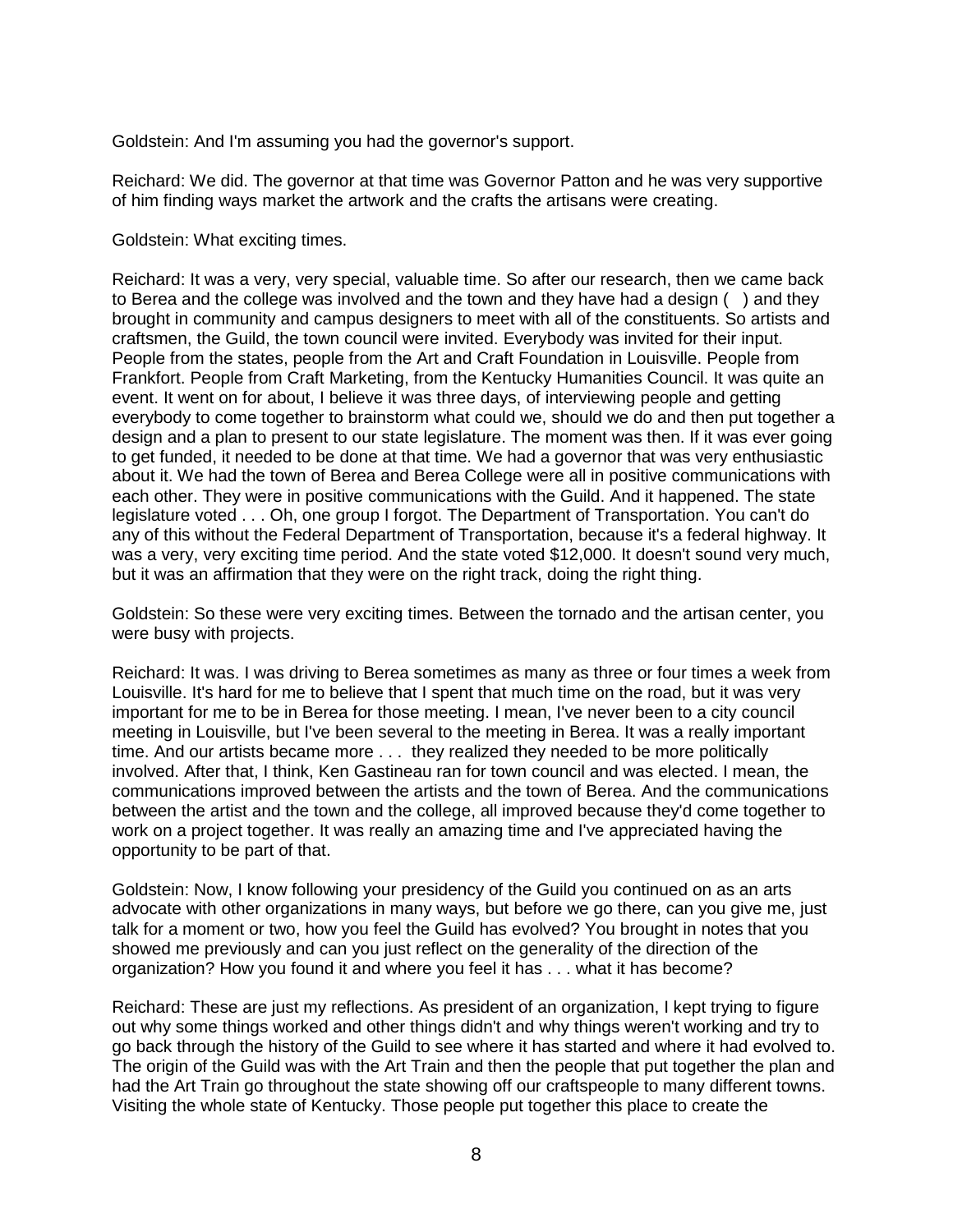Kentucky Guild of Artists and Craftsmen. The people that were involved in this were financial supporters, they were the first members. They were university art professors. They were the artists and craftsmen that were demonstrating that rode the train around the state. So we had a three part organization. As the decades evolved, at first the president of the board and different people, there were many representative to this organization from each of those areas. The financial supporters, the educators and the artists. And each of these groups neglected to keep checking to see if it was staying in balance. The financial supporters didn't bring anymore friends in that could help pick up tabs when they needed more money. The educators stayed members, but they didn't continue to be active in the organization and they didn't show the other people who were hired at the universities that they, too, needed to be part of the Kentucky Guild. They needed to help support this organization. So over 25, 35, 40 years and beyond, now, it's almost completely an organization of artists, working artists that are trying to support themselves. And to be a working, producing artist and try to run an organization and see the big picture and do the marketing and fundraise, it's too much. Had that balance stayed there, you would have had a lot more marketing through the universities and you would have had a lot more fundraising done by people who actually know how to do fundraising and have much broader experiences. So that's kind of my picture of how the organization has evolved. And they're many other evolutions of things that are going on in the art world anyway. We've added the technology that we all know, we all have cellphones now and we have DSL lines and airports for our computers. At the time when I was president and on the board of the Guild, Berea did not have any DSL lines coming into the community. The phone company had not upgraded things. You couldn't have call waiting. There were a lot of these conveniences that had some to our phones in Lexington and Louisville and larges cities that had not come to the small towns and there was a frustration between artists in the cities versus how the Guild was being run in a small town. It was still being run in the way of a small town. It's a small business. It still does not have the advanced technology that I'm sure that it has some of now.

Goldstein: So the pressure to change things or do things differently came from people outside of Berea? ()

Reichard: During my experience, it was people outside of Berea that were expecting the Guild to jump and do things the way they saw things happening in other communities. As things have evolved, the Guild has competition from many area now. It used to be the only art fairs that were existing around the state were in Berea. There was a spring fair and a fall fair. People scheduled their trips around it. They got bus tours together. They made all sorts of plans to come to Berea. And then before we knew it there were annual art fairs at Saint James Court or at different universities or schools that were in direct competition with the Guild. Which is a continuing situation.

Goldstein: Of course, although you wonder what the current value is, certain things have become obsolete and there are other things that the Guild still has the offer, one of the things I really became aware of is how instrumental and important the organization was in establishing the crafts in Kentucky and drawing artists here and helping them maintain a living and keeping them here.

Reichard: And early on the Guild also offered the artist an opportunity to buy health insurance and that helped motivated people to join because it's very difficult for an independent artist to afford insurance, unless they have a spouse that has another job where they can get health insurance. And so for a while, at that early, the Guild was able to offer that and I noticed that this is something that the Guild is now able to do. That doesn't have anything to do with Guild management. It has to do with state law as to whether they allow it to have insurance packaged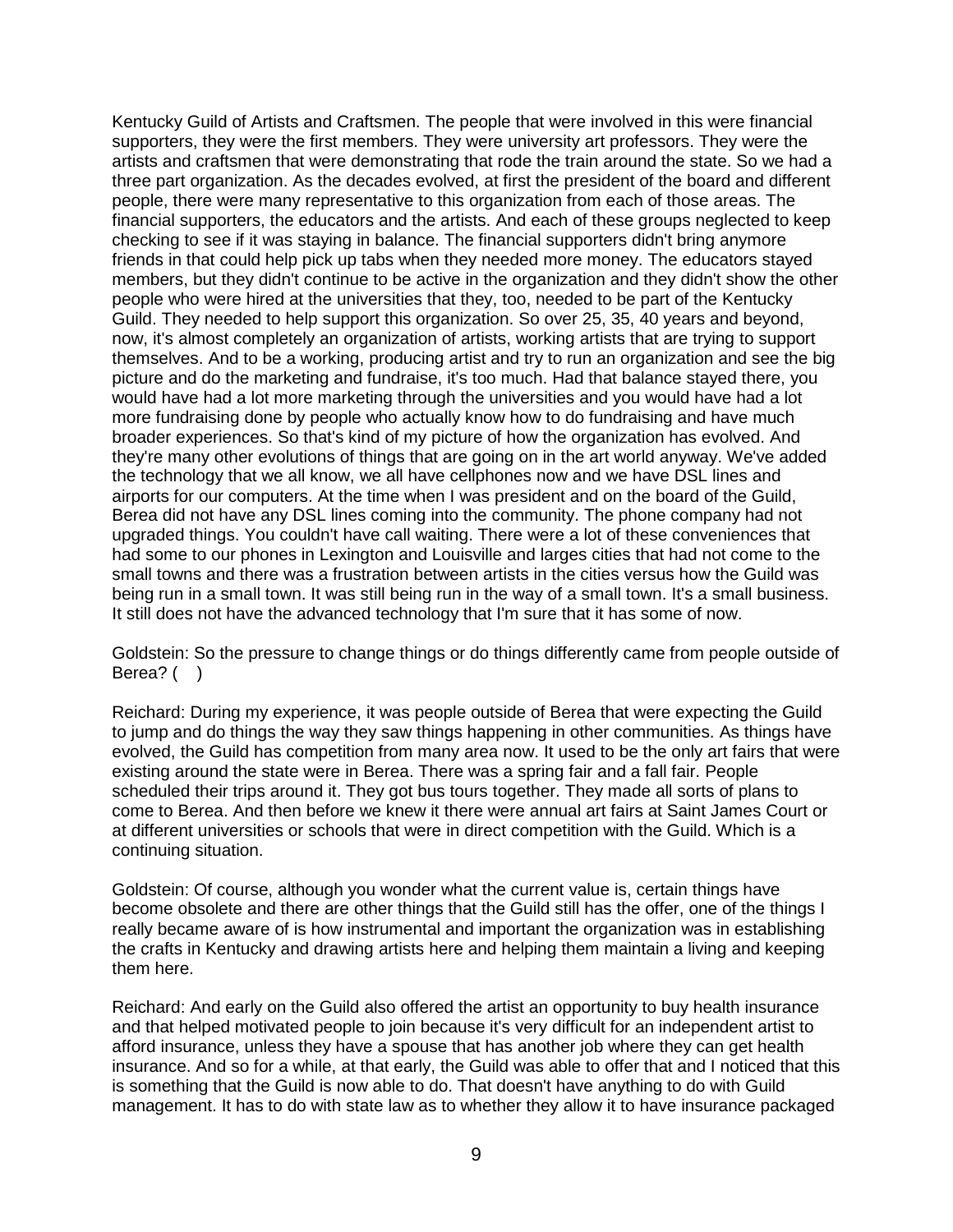through the Guild. But that has been, apparently the law has been changed so that people can now. That's just occurred in the last year, I believe.

Goldstein: So after you finished the presidency of the Guild, I know you became a member of the board of the Kentucky Museum of Art and Craft, which we both served on.

Reichard: Yes.

Goldstein: Can you tell us a little bit about that experience and were you involved in other projects?

Reichard: I really enjoyed serving on the board of the Kentucky Museum of Art and Craft and it was a different organization, because it seems to be fewer craftsmen involved in that organization and more fundraising with a huge emphasis on fundraising, because they're supporting a building, an expensive building and art galleries and shows, traveling shows, not just Kentucky art, but traveling exhibits and so they're trying to accomplish that one step, maybe two or three steps beyond where the Guild was able to go in supporting and providing a place to exhibit the art and the craft. I think it's an important component. The state of Kentucky needs both. My function on that board was to be on their education committee. And that was within the organization and some with the artists too. They do have an artist membership that is at a lower level than the regular membership for that organization and they try to be supportive of the artists and they have an artist that's selected by the art side of the organization that sits on their board.

Goldstein: So the educational component of that organization is still very strong?

Reichard: It is. The educational component of the Art and Craft Foundation . . . actually, they changed the name. Kentucky Museum of Art and Craft is geared mostly toward schools and programs in schools and placing artists in residence in schools. So they do have classes in the museum and they also provide artists to go to schools and do special projects there and then supervise them. So they're doing a whole different level of supporting the arts in a totally different way than the Guild ever did. The Guild encouraged members to be artist in residence though the state program, but they didn't really sponsor anyone in that, so.

Goldstein: Is there any other organization or project that you're involved in that you'd like to share with us.

Reichard: I think at the moment my new focus is really teaching sewing and spinning and knitting to my granddaughters.

Goldstein: Oh, how exciting.

Reichard: I now have 4 granddaughters and they're getting to be an age where they're fascinated by the things that I have made and watching me knit and watching me spin and feeling the fibers and sewing. One of my granddaughters likes to make dolls and so she gets her little sister to lie down on a piece of fabric, of course she has a willing mother, and traces around her little sister and then makes a doll that's as big as her little sister.

Goldstein: Now, are your granddaughters aware of your family tradition?